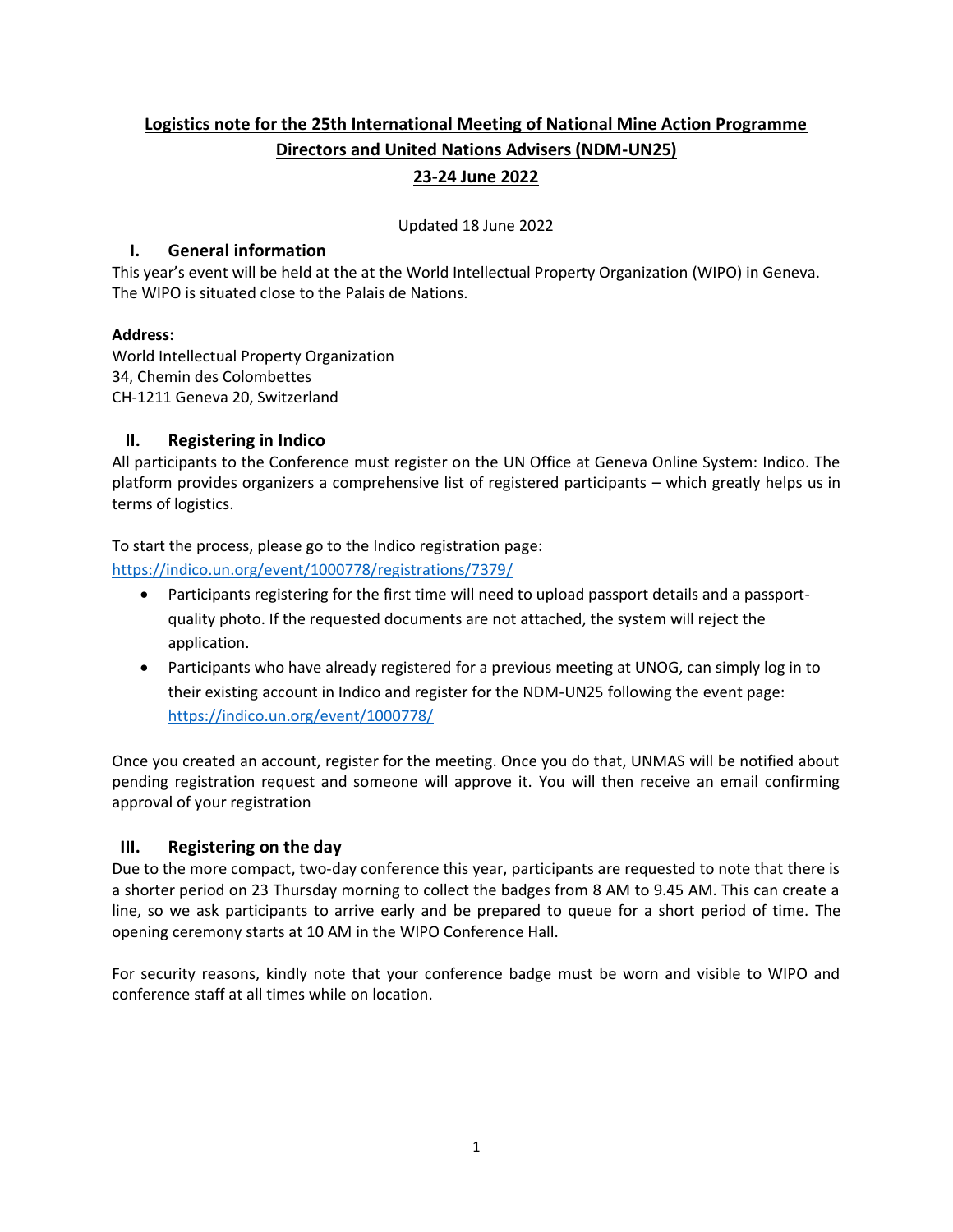### **IV. Directions: Reaching the WIPO**

To reach NDM-UN25, please go to the WIPO Access Center located on the north side of the WIPO AB Building. Access for persons with reduced mobility is available throughout WIPO premises. Guide-dogs for the visually-impaired are allowed.



### **By taxi:**

If you are coming to WIPO directly from the airport by taxi, ask to be driven to WIPO at 34, Chemin des Colombettes, Geneva 20, 1211. From the airport, it takes about 10 minutes and costs about 30 CHF. If you are taking an Uber, you may write 'WIPO' as the destination point.

### **By bus:**

Geneva is a small city and public transportation works very well. You may find schedules and more information at [http://tpg.ch](http://tpg.ch/) (they do not have a full English version of the website but it can be Google translated, and they have a smartphone application as well called 'tpg' with live information on departures).

The most convenient way to access the WIPO is to go to the "Intercontinental" or "UIT" bus stops, they are located very close to the WIPO. Alternatively, you can choose to stop at 'NATIONS', as it is wellconnected to the public transport network. The Tramway 15, and Bus 5, Bus 8, Bus 11, Bus 20, Bus 22, Bus 28 and Bus F stop at 'NATIONS' which is located about 3-5 minutes by foot from the WIPO.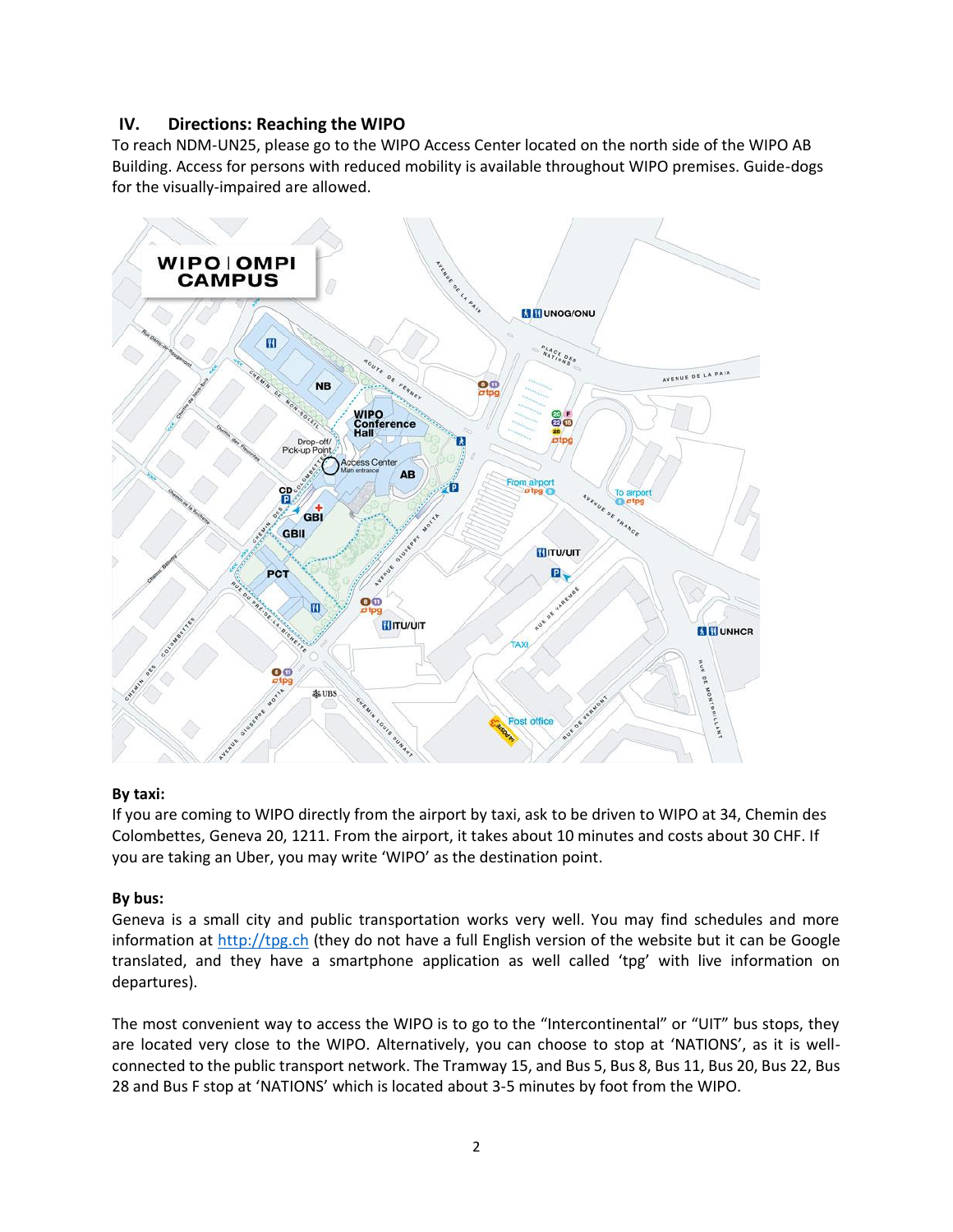

**Nota Bene**: When you stay in a hotel, you will receive a **'[Geneva Transport Card](https://www.geneve.com/en/good-to-know/how-to-get-around/)' free of charge**. With this card, public transport in Geneva is free for the full duration of your stay. This personal and nontransferable card will be given to you when you arrive at your accommodation. It permits unlimited travel on Geneva's public transport network UNIRESO: bus (TPG), train (CFF) and boat (Mouettes Genevoises).

### **V. During the Conference - Miscellaneous**

All plenary sessions will take place at the WIPO Conference Hall (WCH). Side events will take place in the Orange, Red and Blue rooms. The rooms for the side events will be small and participants are admitted on a first come, first serve basis. Those who would like to attend a side event but cannot sit into the room, will have a chance to follow the event online by connecting to it with their own devices.

### **Language:**

Simultaneous interpretation will be provided during all plenary sessions in six official UN languages (Arabic, Chinese, English, French, Russian, Spanish). Side events will be in English only.

### **WiFi:**

WIFI is available in all public areas. The access code will be provided to participants at the NDM-UN25 registration desk.

#### **Food Options:**

As NDM-UN this year is not organized at the Palais des Nations, and due to persistent COVID-19 restrictions, **participants will likely not have access to on-site lunch options. The organizers are planning to provide light refreshments, but it is recommended that participants plan contingencies especially if they have dietary restrictions.**

A number of cafés and restaurants are situated within walking distance of the WIPO campus, some of which listed below.

#### **Restaurant Woods**

InterContinental Geneve, an IHG Hotel Chem. du Petit-Saconnex 7, 1209 Genève, Switzerland Lunch: 12-2pm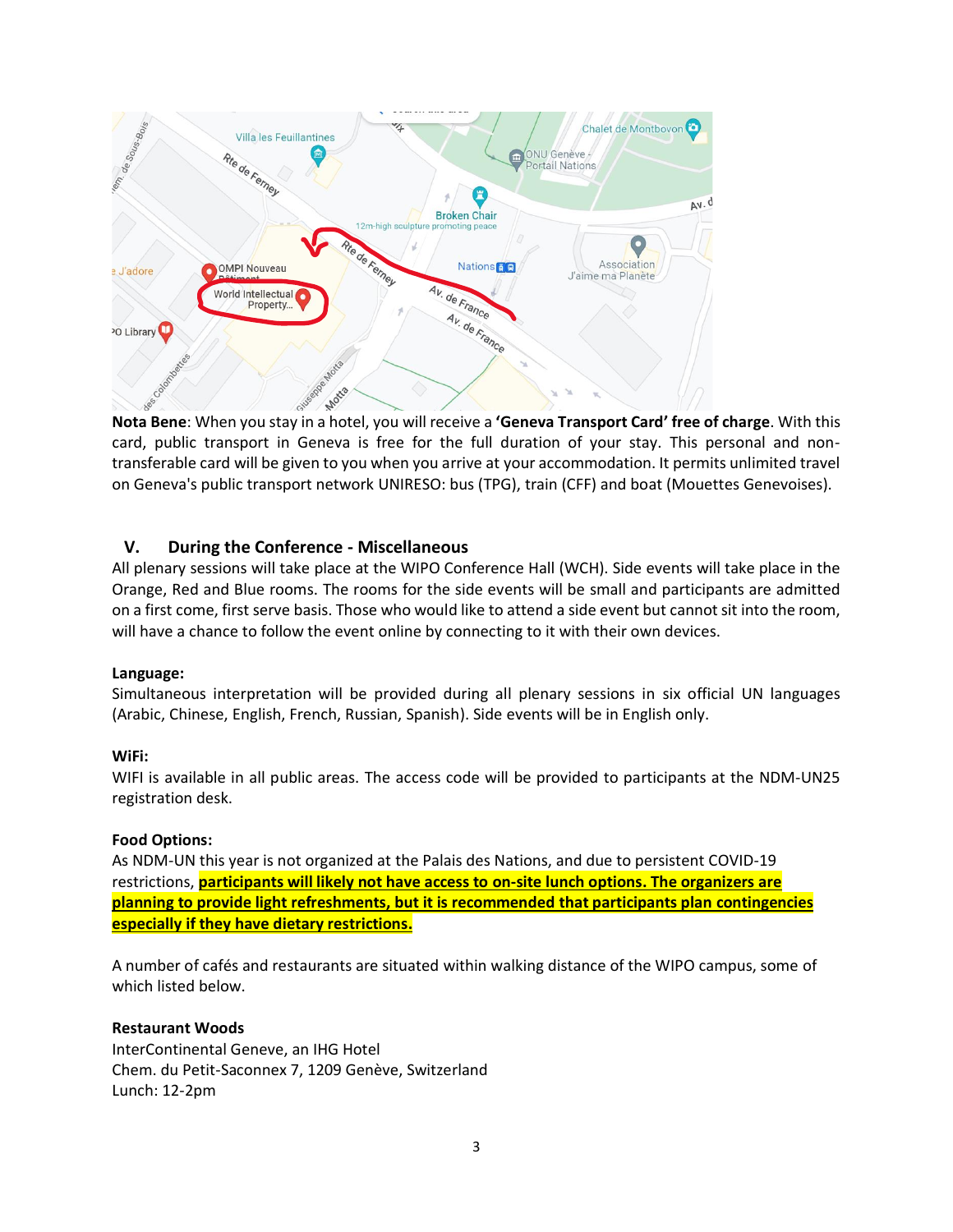### **Cake J'adore**

Chem. de Sous-Bois 16, 1202 Genève, Switzerland Open: 10am-7pm

### **Mulan**

Rue Maurice-Braillard 18, 1202 Genève, Switzerland Lunch: 12-2:30pm

### **Brasserie Tivoli**

Rue de Montbrillant 87, 1202 Genève, Switzerland Open: 10am-12pm

### **Groceries:**

Coop Supermarché Genève de Budé Av. De-Budé 15, 1202 Genève, Switzerland Open: 8am-7:30pm

Coop Supermarché Genève Montbrillant Rue de Montbrillant 90, 1202 Genève, Switzerland Open: 7:30am-7:30pm

### **COVID-19:**

Given pandemic restrictions globally, please note that rules and restrictions can change with short notice. Please use Travelcheck [\(https://travelcheck.admin.ch/home\)](https://travelcheck.admin.ch/home) to check whether and under what conditions you can enter Switzerland.

**While there is no mask mandate in Switzerland at the moment, it is recommended that participants wear masks as a precautionary measure especially when social distancing is not possible at NDM-UN25.** The organizers will have a limited amount of masks to share if someone develops symptoms during the conference.

If you need to have a COVID-19 test in order to return home, test locations can be found here: <https://www.ge.ch/en/covid-19-get-tested/where-can-one-be-tested-geneva>

### **Health:**

All participants are responsible to have adequate travel and health insurance for the whole duration of their stay in Switzerland.

WIPO's Medical Unit is located in the GBI Building (Room GBI 0.6) near the WIPO AB Building lobby (tel: +41 22 338 9128). Open Monday to Friday, 08:30 to 18:00.

For medical emergencies call 112.

### **Computer facilities:**

A number of PCs, with free Internet access and shared printer, are available. Access is on a firstcome/first-served basis. In the interests of other delegates, users are encouraged to reduce their access time in case of high demand.